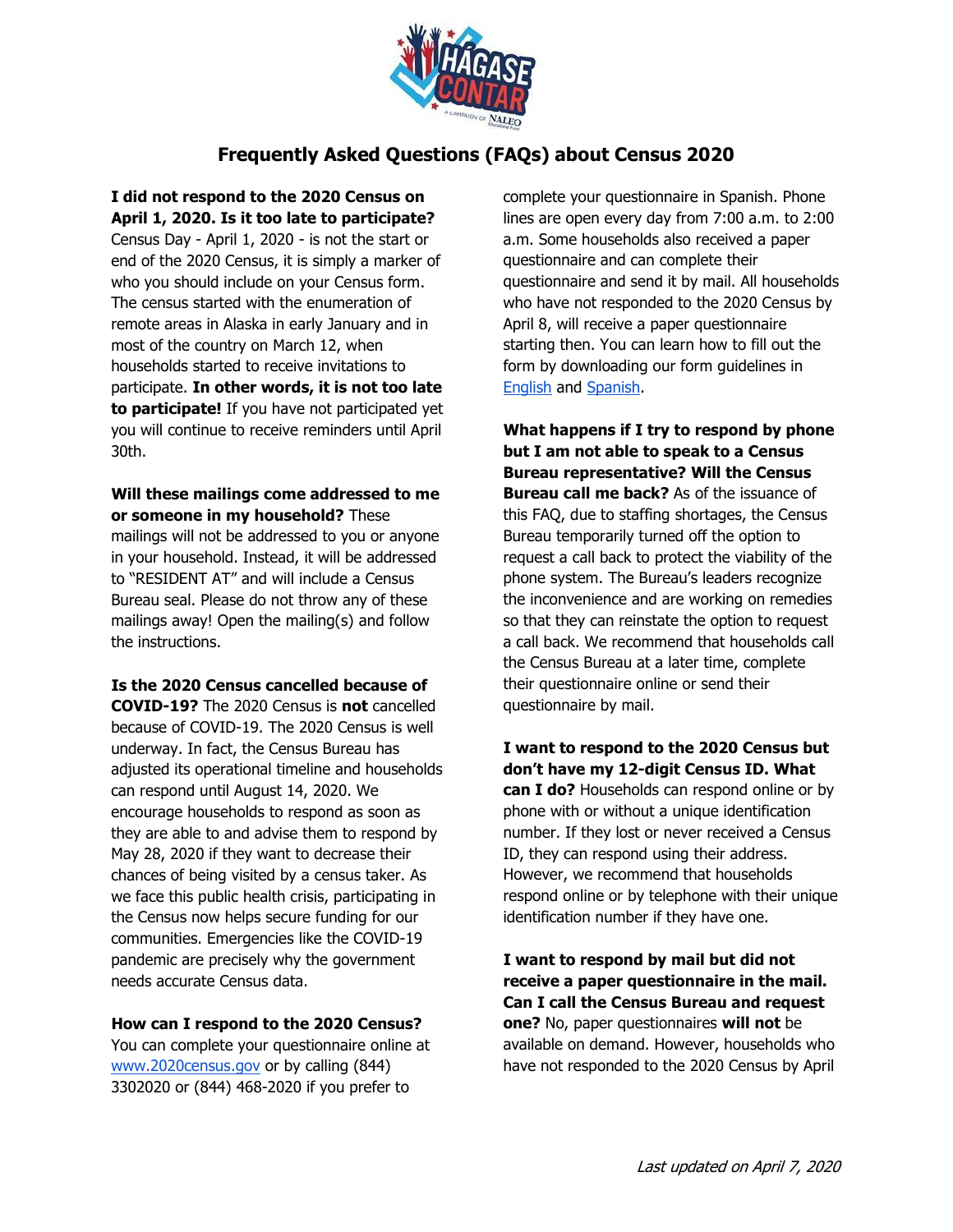

# **Frequently Asked Questions (FAQs) about Census 2020**

8 will receive a paper questionnaire starting then.

**I want to respond to the 2020 Census in Spanish but did not receive a bilingual (English/Spanish) questionnaire. What can I do?** About 13 million households nationwide are receiving bilingual (English/Spanish) mailing(s) and bilingual (English/Spanish) questionnaires. If you did not receive one, you cannot call the Census Bureau and request one. However, you can complete your questionnaire in Spanish online at [www.2020census.gov](http://www.2020census.gov/) [o](http://www.2020census.gov/)r by phone by calling (844) 468-2020.

**Will the questionnaire ask me about my citizenship or immigration status?** No, the 2020 Census questionnaire does not ask about citizenship or immigration status, your social security number, or your use of public benefits. The questionnaire only asks about name, sex, age, date of birth, Hispanic origin and race, and relationships of persons in the household.

**How do I answer the questions about Hispanic origin and race?** If the person is Latino, there are four boxes available to check: Mexican/Mexican-American, Puerto Rican, Cuban or Other Hispanic. If a person's origin is not listed, he or she can write-in the origin for that person (Salvadoran, Guatemalan, Argentinian, etc.) The person can mark more than one Hispanic origin box and write-in more than one national origin. However, the Census Bureau will only pick one Hispanic background per person when reporting the statistics.

Once the person responds to the question on Hispanic origin, the Census Bureau still wants to know what race that person belongs to: White, Black, American Indian or Alaska Native, Asian or Pacific Islander. Some Latinos consider

themselves of many races and they can check as many race categories with which they identify. Some Latinos do not consider themselves as part of any of the official race categories and can mark Some Other Race and write in what they want. It is important to know that the federal government does not consider Some Other Race to be an official category.

**I am a student but my school has closed as a result of COVID-19. Where do I get** 

**counted?** College students who were living on campus will be counted through the college administration as they usually would during group quarters enumeration. The Bureau is currently in contact with college administrators to figure out what is the best way to count students. All students who attended schools now closed will still be counted, even if students are home April 1, 2020. Students who were living off-campus should complete the forms they received in the mail; if they have moved back home, they should use the address where they would have lived on April 1, 2020.

**Due to COVID-19 restrictions and measures I am not living in my usual residence. Where do I get counted?** If you are living elsewhere due to COVID-19, you should be counted at the residence where you usually live and sleep, most of the time. However, if you have moved permanently, you need to get counted at your new permanent residence. If you are afraid you may not have been counted, please call the Census Bureau or complete a census form online. The Census Bureau has procedures to eliminate duplicates, in case you have already been counted.

**I am currently being affected by COVID-19 but due to my immigration status will not be receiving a stimulus check. Why should I respond to the 2020 Census?** We